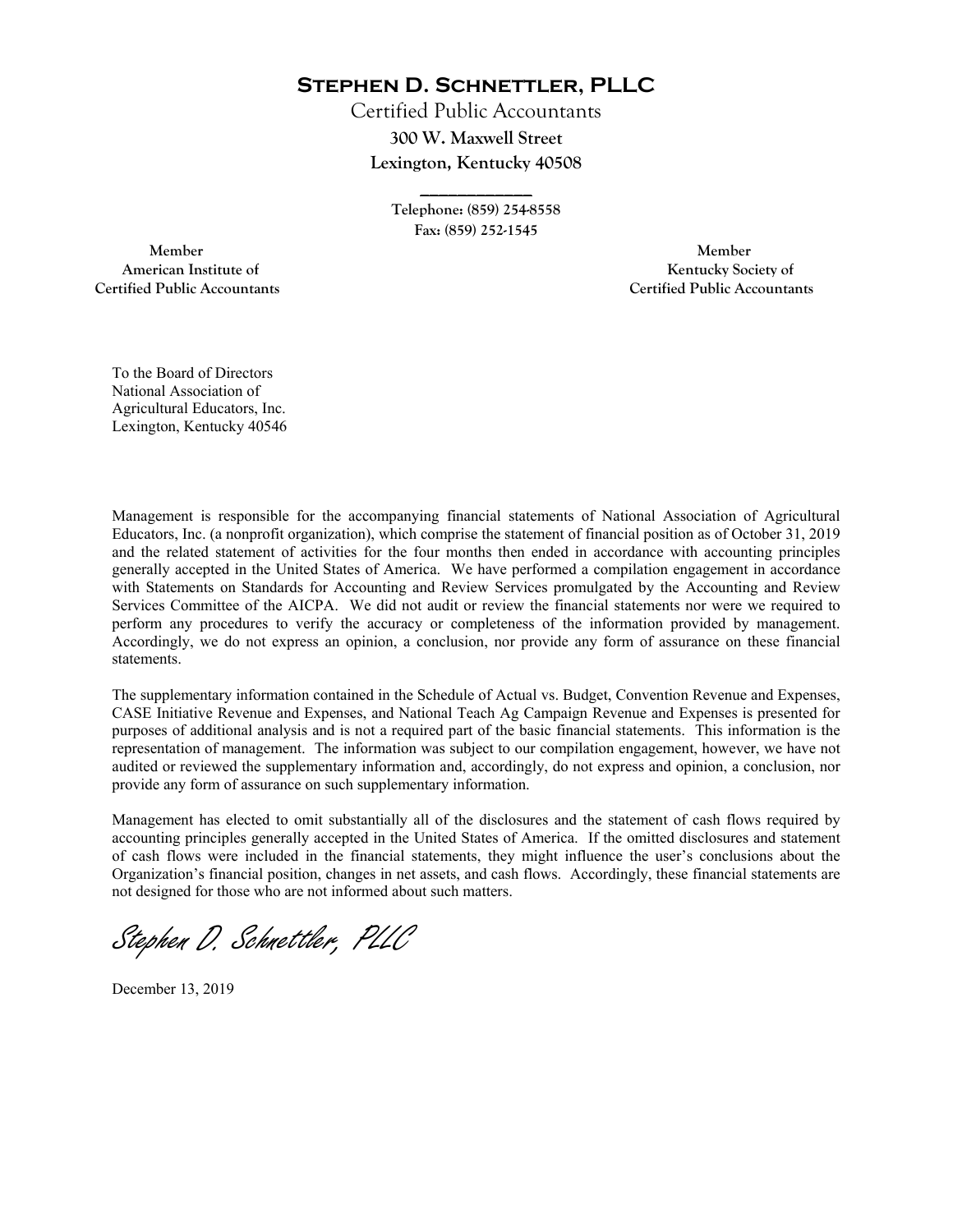# NATIONAL ASSOCIATION OF AGRICULTURAL EDUCATORS, INC. Statement of Financial Position October 31, 2019

| <b>ASSETS</b>                            |                 |
|------------------------------------------|-----------------|
| Cash on deposit                          | \$<br>1,063,452 |
| Investments - operating fund             | 792,793         |
| Investments - life membership fund       | 315,914         |
| Accounts receivable                      | 406,952         |
| Inventory                                | 5,000           |
| Prepaid expenses                         | 625             |
| Property and equipment - CASE Initiative | 171             |
| Property and equipment                   | 7,381           |
| <b>TOTAL ASSETS</b>                      | \$<br>2,592,288 |
| <b>LIABILITIES AND NET ASSETS</b>        |                 |
| <b>LIABILITIES</b>                       |                 |
| Accounts payable                         | \$<br>27,842    |
| Accrued leave payable                    | 40,004          |
| Other current liabilities                | 10,032          |
| <b>TOTAL LIABILITIES</b>                 | 77,878          |
| <b>NET ASSETS</b>                        |                 |
| Unrestricted net assets:                 |                 |
| Current operation                        | 1,222,214       |
| Board designated for special purposes    | 220,415         |
| Temporarily restricted net assets        | (224, 233)      |
| <b>CASE</b> Initiative                   | 1,296,014       |
| <b>TOTAL NET ASSETS</b>                  | 2,514,410       |
| TOTAL LIABILITIES AND NET ASSETS         | \$<br>2,592,288 |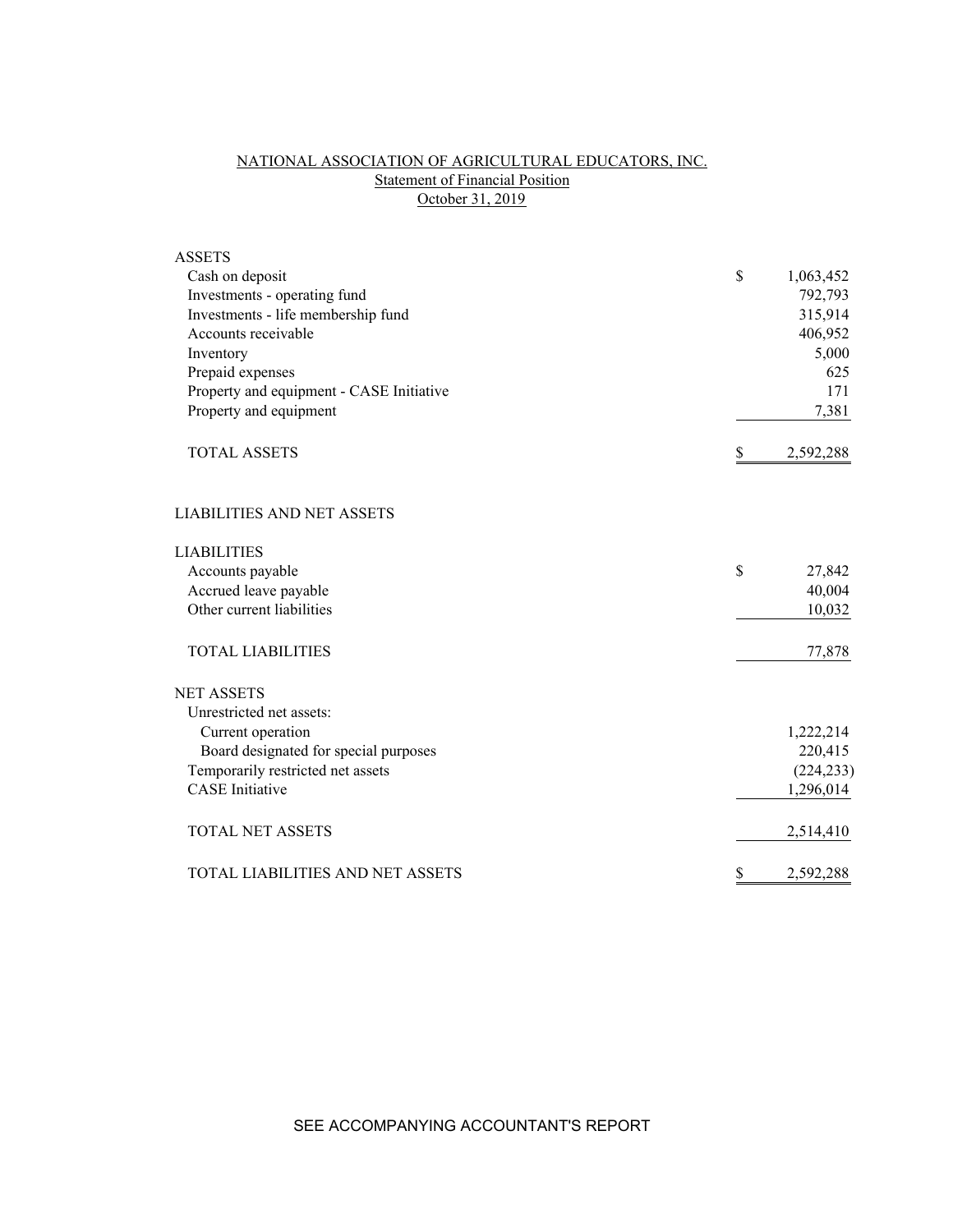## NATIONAL ASSOCIATION OF AGRICULTURAL EDUCATORS, INC. Statement of Activities For the Four Months Ended October 31, 2019

|                                          |                 | Unrestricted |            |                  |                |                |
|------------------------------------------|-----------------|--------------|------------|------------------|----------------|----------------|
|                                          | Current         |              | Board      | <b>NTAC</b>      | CASE           |                |
|                                          | Operations      |              | Designated | Initiative       | Initiative     | Total          |
| Revenue, Gains and Losses                |                 |              |            |                  |                |                |
| Membership dues                          | \$<br>303,980   | \$           | 1,140      | S                | \$             | \$<br>305,120  |
| Convention registration                  | 335             |              |            |                  |                | 335            |
| Sponsorship and awards                   | 18,143          |              |            |                  |                | 18,143         |
| Merchandise sales                        | 3,709           |              |            |                  |                | 3,709          |
| Contributions                            |                 |              |            |                  |                |                |
| Net realized and unrealized              |                 |              |            |                  |                |                |
| gains (losses) on securities             | 9.799           |              |            |                  |                | 9,799          |
| Interest and dividends                   | 4,477           |              |            |                  |                | 4,477          |
| FFA Foundation projects                  | 63,406          |              |            |                  |                | 63,406         |
| CASE Initiative income                   |                 |              |            |                  | 1,087,839      | 1,087,839      |
| National Teach Ag Campaign Income        |                 |              |            | 42,595           |                | 42,595         |
| Other income                             | 237,242         |              |            |                  |                | 237,242        |
| Total Revenue, Gaines and Losses         | 641,091         |              | 1,140      | 42,595           | 1,087,839      | 1,772,665      |
| Net Assets Released from Restrictions    |                 |              |            |                  |                |                |
| Total Revenue, Gains and Losses          |                 |              |            |                  |                |                |
| and Reclassifications                    | 641,091         |              | 1,140      | 42,595           | 1,087,839      | 1,772,665      |
| Expenses                                 |                 |              |            |                  |                |                |
| General expenses                         | 317,076         |              |            |                  |                | 317,076        |
| FFA Foundation projects                  | 97,059          |              |            |                  |                | 97,059         |
| CASE Initiative expenses                 | $\overline{a}$  |              |            |                  | 878,934        | 878,934        |
| National Teach Ag Campaign expenses      |                 |              |            | 188,643          |                |                |
| Convention expenses                      | 7,469           |              |            |                  |                | 7,469          |
| Total expenses                           | 421,604         |              |            | 188,643          | 878,934        | 1,300,538      |
| <b>INCREASE (DECREASE) IN NET ASSETS</b> | 219,487         |              | 1,140      | (146, 048)       | 208,905        | 283,484        |
| NET ASSETS AT BEGINNING OF PERIOD        | 1,002,727       |              | 219,275    | (78, 185)        | 1,087,109      | 2,230,926      |
| NET ASSETS AT END OF PERIOD              | \$<br>1,222,214 | \$           | 220,415    | \$<br>(224, 233) | 1,296,014<br>S | S<br>2,514,410 |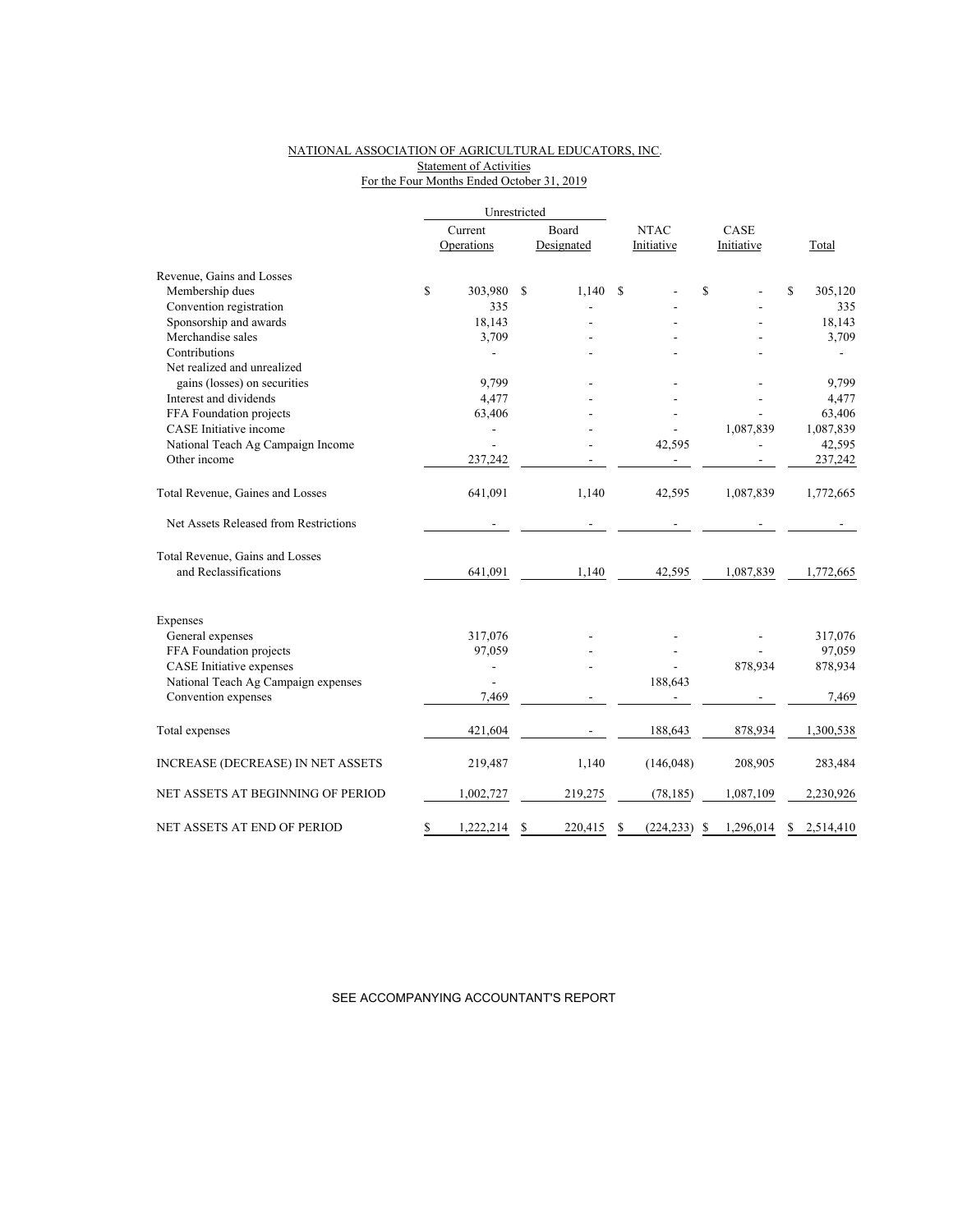## NATIONAL ASSOCIATION OF AGRICULTURAL EDUCATORS, INC. For the One and Four Months Month Ended October 31, 2019 Schedule of Actual vs. Budget

|                                                       |    | <b>MONTH</b><br><b>ACTUAL</b> |      | <b>MONTH</b><br><b>BUDGET</b> | <b>MONTH</b><br><b><i>SVARIANCE</i></b> |                | YEAR TO DATE<br><b>ACTUAL</b> |                          | <b>YEAR</b><br><b>BUDGET</b> |           | <b>YEAR</b><br><b>SVARIANCE</b> |                |
|-------------------------------------------------------|----|-------------------------------|------|-------------------------------|-----------------------------------------|----------------|-------------------------------|--------------------------|------------------------------|-----------|---------------------------------|----------------|
| <b>REVENUE</b>                                        |    |                               |      |                               |                                         |                |                               |                          |                              |           |                                 |                |
| Member dues                                           | \$ | 58,800                        | - \$ | 35,008                        | -S                                      | 23,792 \$      |                               | 299,390                  | \$                           | 420,090   | \$                              | (120,700)      |
| Corporate membership dues                             |    | 4,365                         |      | 1,250                         |                                         | 3,115          |                               | 5,730                    |                              | 15,000    |                                 | (9,270)        |
| Scholarships upper division                           |    |                               |      | 625                           |                                         | (625)          |                               | ÷,                       |                              | 7,500     |                                 | (7,500)        |
| National Geographic Cengage scholarships              |    |                               |      | ÷,                            |                                         | ÷,             |                               |                          |                              |           |                                 |                |
| Foundation management fees                            |    | ÷,                            |      | $\blacksquare$                |                                         | $\overline{a}$ |                               | $\overline{a}$           |                              |           |                                 |                |
| Interest and dividends                                |    | 461                           |      | 2,917                         |                                         | (2, 456)       |                               | 3,207                    |                              | 35,000    |                                 | (31, 793)      |
| Net realized and unrealized                           |    |                               |      |                               |                                         |                |                               |                          |                              |           |                                 |                |
| gains (losses) on securities                          |    | 14,795                        |      |                               |                                         | 14,795         |                               | 9,799                    |                              |           |                                 | 9,799          |
| Merchandise sales                                     |    | 198                           |      | 500                           |                                         | (302)          |                               | 3,709                    |                              | 6,000     |                                 | (2,291)        |
| Investment income, Life Fund                          |    | 193                           |      | 1,000                         |                                         | (807)          |                               | 1,270                    |                              | 12,000    |                                 | (10, 730)      |
| Contributions, Legislative Fund                       |    |                               |      | $\overline{\phantom{a}}$      |                                         | $\blacksquare$ |                               | $\sim$                   |                              |           |                                 | $\sim$         |
| Miscellaneous income                                  |    |                               |      | 750                           |                                         | (750)          |                               | $\overline{a}$           |                              | 9,000     |                                 | (9,000)        |
| Scholarship raffle proceeds                           |    |                               |      |                               |                                         |                |                               |                          |                              |           |                                 |                |
| Student teacher scholarship revenue                   |    |                               |      |                               |                                         |                |                               |                          |                              |           |                                 |                |
| Teacher crisis fund                                   |    | 35                            |      |                               |                                         | 35             |                               | 5,856                    |                              |           |                                 | 5,856          |
| <b>BFRDP</b> Grant                                    |    | $\overline{\phantom{a}}$      |      | $\overline{\phantom{a}}$      |                                         |                |                               | $\overline{\phantom{a}}$ |                              |           |                                 | $\blacksquare$ |
| AEM business manager stipend                          |    |                               |      | 333                           |                                         | (333)          |                               |                          |                              | 4,000     |                                 | (4,000)        |
| Agriculture Teacher Resource Guide                    |    | 24,446                        |      | $\overline{a}$                |                                         | 24,446         |                               | 24,446                   |                              |           |                                 | 24,446         |
| National Ag Ed Summit Revenue                         |    |                               |      |                               |                                         |                |                               |                          |                              |           |                                 | $\overline{a}$ |
| National Teach Ag Campaign managenment fee            |    | $\overline{a}$                |      | ÷,                            |                                         |                |                               |                          |                              | 46,000    |                                 | (46,000)       |
| Nat'l Agriscience Teacher Ambassadors                 |    | 164,000                       |      | 13,667                        |                                         | 150,333        |                               | 164,000                  |                              | 164,000   |                                 |                |
| NPS National Ag Ed leadership dinner                  |    |                               |      | 352                           |                                         | (352)          |                               | ÷,                       |                              | 4,225     |                                 | (4,225)        |
| CASE Initiative management fee                        |    |                               |      | 2,000                         |                                         | (2,000)        |                               | $\sim$                   |                              | 24,000    |                                 | (24,000)       |
| Council MMM management fee                            |    |                               |      | 417                           |                                         | (417)          |                               |                          |                              | 5,000     |                                 | (5,000)        |
| FFA Foundation project - TTTK                         |    |                               |      | 5,467                         |                                         | (5, 467)       |                               | $\sim$                   |                              | 65,600    |                                 | (65,600)       |
|                                                       |    | ÷,                            |      |                               |                                         |                |                               |                          |                              |           |                                 |                |
| FFA Foundation project - OPAP                         |    |                               |      | 1,367                         |                                         | (1, 367)       |                               | 15,026                   |                              | 16,400    |                                 | (1, 374)       |
| FFA Foundation project - OMSP                         |    |                               |      | 1,367                         |                                         | (1, 367)       |                               | 8,200                    |                              | 16,400    |                                 | (8,200)        |
| FFA Foundation project - OT                           |    | 8,200                         |      | 1,367                         |                                         | 6,833          |                               | 8,200                    |                              | 16,400    |                                 | (8,200)        |
| FFA Foundation project - OECT                         |    |                               |      | 1,367                         |                                         | (1, 367)       |                               | 16,400                   |                              | 16,400    |                                 |                |
| FFA Foundation project - Lifetime Achievement         |    | 5,576                         |      | 410                           |                                         | 5,166          |                               | 13,120                   |                              | 4,920     |                                 | 8,200          |
| FFA Foundation project - Outstanding Service Citation |    | $\overline{\phantom{a}}$      |      | $\blacksquare$                |                                         | ÷,             |                               | $\overline{\phantom{a}}$ |                              |           |                                 |                |
| FFA Foundation teacher workshop                       |    |                               |      |                               |                                         |                |                               |                          |                              |           |                                 |                |
| FFA Foundation upper division scholarships            |    |                               |      | 1,667                         |                                         | (1,667)        |                               | $\overline{\phantom{a}}$ |                              | 20,000    |                                 | (20,000)       |
| FFA Foundation Agriscience Initiative                 |    |                               |      | $\overline{\phantom{a}}$      |                                         |                |                               |                          |                              |           |                                 |                |
| FFA Foundation NATAA/NAII                             |    |                               |      | $\sim$                        |                                         |                |                               | ÷,                       |                              |           |                                 |                |
| FFA Foundation project - XLR8                         |    |                               |      | 8,333                         |                                         | (8, 333)       |                               | ÷,                       |                              | 100,000   |                                 | (100,000)      |
| FFA Foundation communities of practice                |    |                               |      | 5,600                         |                                         | (5,600)        |                               | 2,460                    |                              | 67,200    |                                 | (64, 740)      |
| FFA Foundation convention internet lounge             |    |                               |      | $\overline{\phantom{a}}$      |                                         |                |                               | ÷,                       |                              |           |                                 |                |
| CASE Initiative net income                            |    | 166,843                       |      | (2)                           |                                         | 166,845        |                               | 208,905                  |                              |           |                                 | 208,905        |
| Convention net income                                 |    | 16,385                        |      | 8,161                         |                                         | 8,224          |                               | 53,949                   |                              | 97,950    |                                 | (44,001)       |
| National Teach Ag Campaign net income                 |    | (12, 626)                     |      | 556                           |                                         | (13, 182)      |                               | (146, 048)               |                              | 6,685     |                                 | (152, 733)     |
| <b>TOTAL REVENUE</b>                                  |    | 451,671                       |      | 94,479                        |                                         | 357,192        |                               | 697,619                  |                              | 1,179,770 |                                 | (482, 151)     |
| <b>EXPENSES</b>                                       |    |                               |      |                               |                                         |                |                               |                          |                              |           |                                 |                |
| Salaries                                              |    | 38,686                        |      | 33,524                        |                                         | 5,162          |                               | 142,904                  |                              | 402,290   |                                 | (259, 386)     |
| Taxes and benefits                                    |    | 4,979                         |      | 9,470                         |                                         | (4, 491)       |                               | 27,496                   |                              | 113,645   |                                 | (86, 149)      |
| Computer service                                      |    | 600                           |      | 1,667                         |                                         | (1,067)        |                               | 5,517                    |                              | 20,000    |                                 | (14, 483)      |
| Telephone                                             |    | 286                           |      | 500                           |                                         | (214)          |                               | 1,542                    |                              | 6,000     |                                 | (4, 458)       |
| Accounting                                            |    | 700                           |      | 1,429                         |                                         | (729)          |                               | 2,800                    |                              | 17,150    |                                 | (14,350)       |
| Depreciation                                          |    | 341                           |      | 333                           |                                         | 8              |                               | 1,364                    |                              | 4,000     |                                 | (2,636)        |
| Rent                                                  |    | 5,025                         |      | 838                           |                                         | 4,187          |                               | 5,025                    |                              | 10,050    |                                 | (5,025)        |
| Insurance                                             |    | 5,016                         |      | 1,000                         |                                         | 4,016          |                               | 5,329                    |                              |           |                                 | (6, 671)       |
|                                                       |    | $\overline{a}$                |      |                               |                                         |                |                               |                          |                              | 12,000    |                                 |                |
| Legal<br>Office Supplies                              |    | 53                            |      | 83                            |                                         | (83)           |                               | $\sim$                   |                              | 1,000     |                                 | (1,000)        |
|                                                       |    |                               |      | 1,083                         |                                         | (1,030)        |                               | 3,011                    |                              | 13,000    |                                 | (9,989)        |
| Bank charges and investment fees                      |    | $\overline{\phantom{a}}$      |      | 8                             |                                         | (8)            |                               | 2,629                    |                              | 100       |                                 | 2,529          |
| Printing, general                                     |    |                               |      | 250                           |                                         | (250)          |                               | 996                      |                              | 3,000     |                                 | (2,004)        |
| Staff training                                        |    | $\overline{\phantom{a}}$      |      | 83                            |                                         | (83)           |                               | $\overline{\phantom{a}}$ |                              | 1,000     |                                 | (1,000)        |
| Taxes and licenses                                    |    |                               |      | $\overline{4}$                |                                         | (4)            |                               | $\overline{\phantom{a}}$ |                              | 50        |                                 | (50)           |

(Continued)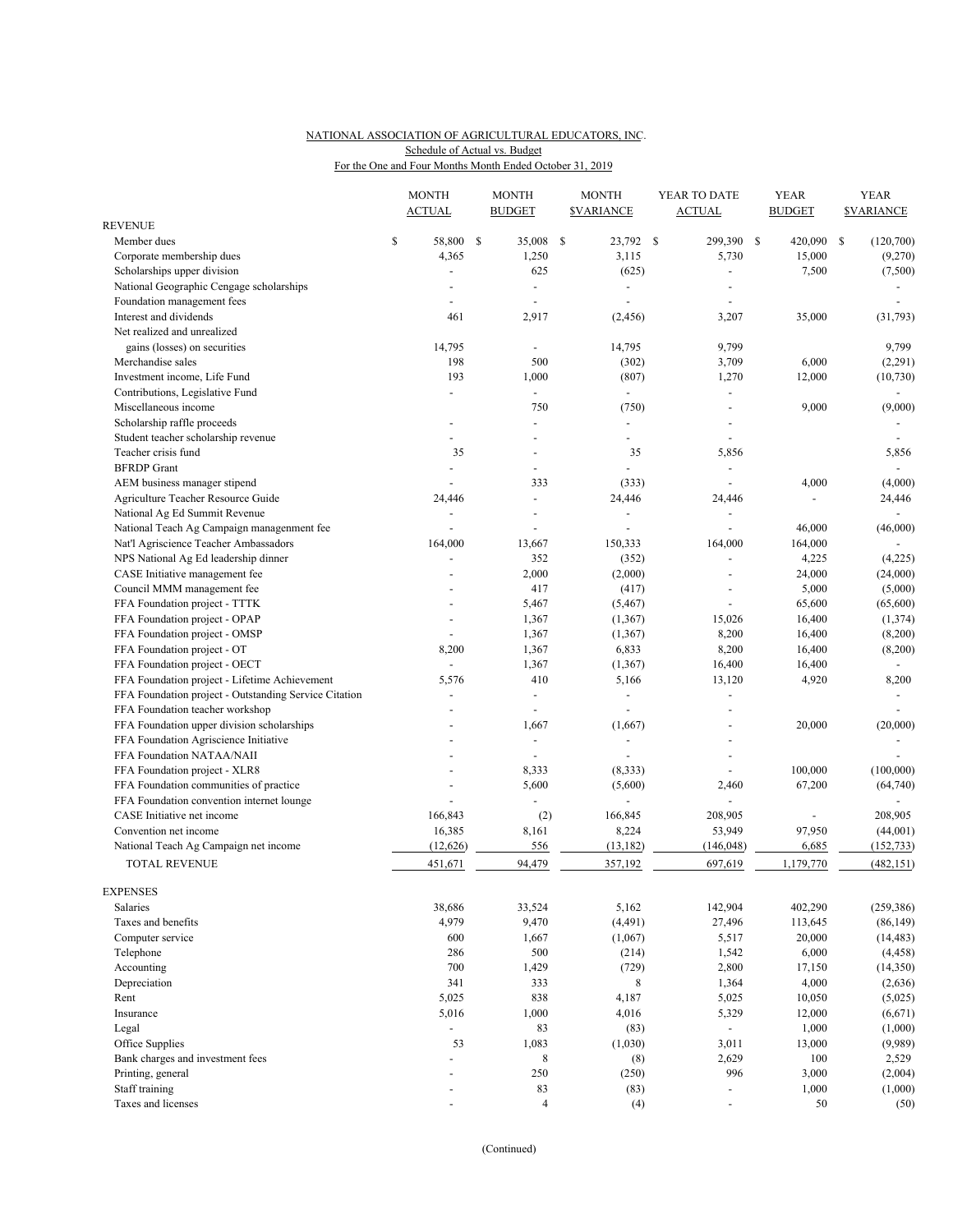## NATIONAL ASSOCIATION OF AGRICULTURAL EDUCATORS, INC. For the One and Four Months Month Ended October 31, 2019 Schedule of Actual vs. Budget

|                                                              | <b>MONTH</b><br><b>ACTUAL</b> | <b>MONTH</b><br><b>BUDGET</b> | <b>MONTH</b><br><b>SVARIANCE</b> | YEAR TO DATE<br><b>ACTUAL</b>              | <b>YEAR</b><br><b>BUDGET</b> | <b>YEAR</b><br><b>SVARIANCE</b>    |
|--------------------------------------------------------------|-------------------------------|-------------------------------|----------------------------------|--------------------------------------------|------------------------------|------------------------------------|
| Membership and contributions                                 |                               | 1,667                         | (1,667)                          | 3,587                                      | 20,000                       | (16, 413)                          |
| Travel, staff                                                | 301                           | 2,833                         | (2, 532)                         | 7,841                                      | 34,000                       | (26, 159)                          |
| Promotion and marketing                                      | ÷.                            | 1,250                         | (1,250)                          | 627                                        | 15,000                       | (14, 373)                          |
| Merchandise and diaries                                      |                               | 417                           | (417)                            | 4,864                                      | 5,000                        | (136)                              |
| Photocopying                                                 | $\overline{a}$                | 8                             | (8)                              | $\Box$                                     | 100                          | (100)                              |
| Postage, general                                             | 252                           | 667                           | (415)                            | 4,310                                      | 8,000                        | (3,690)                            |
| Professional liability insurance                             | ÷.                            | 3,397                         | (3, 397)                         | 42,330                                     | 40,760                       | 1,570                              |
| Public relations                                             | $\overline{a}$                | 83                            | (83)                             | $\blacksquare$                             | 1,000                        | (1,000)                            |
| Delmar scholarships                                          |                               | 625                           | (625)                            | 3,000                                      | 7,500                        | (4,500)                            |
| Scholarships upper division                                  |                               | $\overline{a}$                | $\overline{\phantom{a}}$         | 1,496                                      | 20,000                       | (18, 504)                          |
| National Geographic Cengage scholarships                     |                               | $\overline{a}$                | $\overline{a}$                   |                                            | ÷,                           |                                    |
| Travel, regional secretaries                                 |                               | 1,500                         | (1,500)                          | 3,587                                      | 18,000                       | (14, 413)                          |
| Travel, board of directors                                   |                               | 3,250                         | (3,250)                          | 18,774                                     | 39,000                       | (20, 226)                          |
| FFA Foundation project - TTTK                                |                               | 3,333                         | (3, 333)                         | 11,073                                     | 40,000                       | (28, 927)                          |
| FFA Foundation project - OPAP                                |                               | 750                           | (750)                            | 2,144                                      | 9,000                        | (6, 856)                           |
| FFA Foundation project - OMSP                                |                               | 750                           | (750)                            | 6,433                                      | 9,000                        | (2, 567)                           |
| FFA Foundation project - OT                                  |                               | 750                           | (750)                            | 826                                        | 9,000                        | (8, 174)                           |
| FFA Foundation project - OECT                                |                               | 750                           | (750)                            | 6,498                                      | 9,000                        | (2,502)                            |
| FFA Foundation project - Lifetime achievement                |                               | 208                           | (208)                            |                                            | 2,500                        | (2,500)                            |
| FFA Foundation project - Outstanding service citation        |                               | $\overline{a}$                | $\overline{\phantom{a}}$         | $\overline{a}$                             |                              |                                    |
| FFA Foundation teacher workshop                              |                               |                               | $\overline{a}$                   |                                            |                              |                                    |
| FFA Foundation Regional Grants                               |                               |                               |                                  |                                            |                              |                                    |
|                                                              |                               | $\overline{a}$                |                                  |                                            |                              |                                    |
| FFA Foundation Agrisciense Initiative<br>FFA Foundation XLR8 |                               | 5,000                         | (5,000)                          | 3,982                                      | 60,000                       | (56, 018)                          |
| FFA Foundation convention internet lounge                    |                               |                               |                                  |                                            |                              |                                    |
| NPS Ag Ed Leadership dinner                                  | $\overline{a}$                | 352                           | (352)                            | $\overline{a}$                             | 4,225                        | (4,225)                            |
| <b>TTTK</b>                                                  |                               | $\overline{a}$                | $\overline{a}$                   |                                            |                              |                                    |
| <b>NATAA</b>                                                 | 230                           | 10,833                        | (10, 603)                        | 53,153                                     | 130,000                      | (76, 847)                          |
|                                                              | $\overline{a}$                |                               |                                  |                                            |                              |                                    |
| Regional grants                                              |                               | 417                           |                                  | $\overline{a}$                             |                              |                                    |
| NPS expense                                                  |                               | 42                            | (417)<br>(42)                    | 389                                        | 5,000<br>500                 | (5,000)<br>(111)                   |
| Webinar expense<br>Teacher crisis fund                       | 500                           |                               | 500                              | 3,500                                      |                              | 3,500                              |
| Communities of practice expense                              | ÷.                            | 3,409                         | (3,409)                          | $\overline{\phantom{a}}$                   | 40,910                       | (40, 910)                          |
| Substitute teacher hire behinds                              |                               | 42                            | (42)                             |                                            | 500                          | (500)                              |
| Website                                                      |                               | 1,500                         | (1,500)                          | 348                                        | 18,000                       | (17, 652)                          |
| NATAA stipends                                               |                               |                               |                                  | 12,950                                     |                              | 12,950                             |
|                                                              |                               |                               |                                  | ÷,                                         |                              | $\blacksquare$                     |
| <b>TTTK</b> stipends                                         |                               |                               |                                  |                                            |                              |                                    |
| XLR8 stipends                                                |                               |                               |                                  | 1,125                                      |                              | 1,125                              |
| <b>BFRDP</b> expense                                         |                               |                               |                                  | $\overline{\phantom{a}}$<br>$\overline{a}$ |                              | $\sim$<br>$\overline{\phantom{a}}$ |
| <b>BFPD</b> contract labor                                   |                               |                               | L,                               |                                            |                              |                                    |
| Contract labor                                               |                               | ÷,                            |                                  | 1,367                                      |                              | 1,367                              |
| Credit card expense                                          | 1,605                         | 333                           | 1,272                            | 2,666                                      | 4,000                        | (1, 334)                           |
| Storage                                                      |                               |                               |                                  |                                            |                              |                                    |
| Professional development                                     |                               |                               |                                  |                                            |                              |                                    |
| National Ag Ed Summit Expense                                |                               |                               |                                  |                                            |                              |                                    |
| Ag ed opportuinty fund                                       |                               |                               |                                  | $\overline{a}$                             |                              |                                    |
| Ag ed resource guide expense                                 |                               |                               |                                  | 18,652                                     |                              | 18,652                             |
| Miscellaneous                                                |                               |                               | Ĭ.                               |                                            |                              | $\blacksquare$                     |
| TOTAL EXPENSES                                               | 58,574                        | 94,438                        | (35, 864)                        | 414,135                                    | 1,153,280                    | (739, 145)                         |
| NET INCOME (LOSS)                                            | \$<br>393,097                 | \$<br>41                      | \$<br>393,056                    | $\mathbb{S}$<br>283,484                    | 26,490<br>\$                 | \$<br>256,994                      |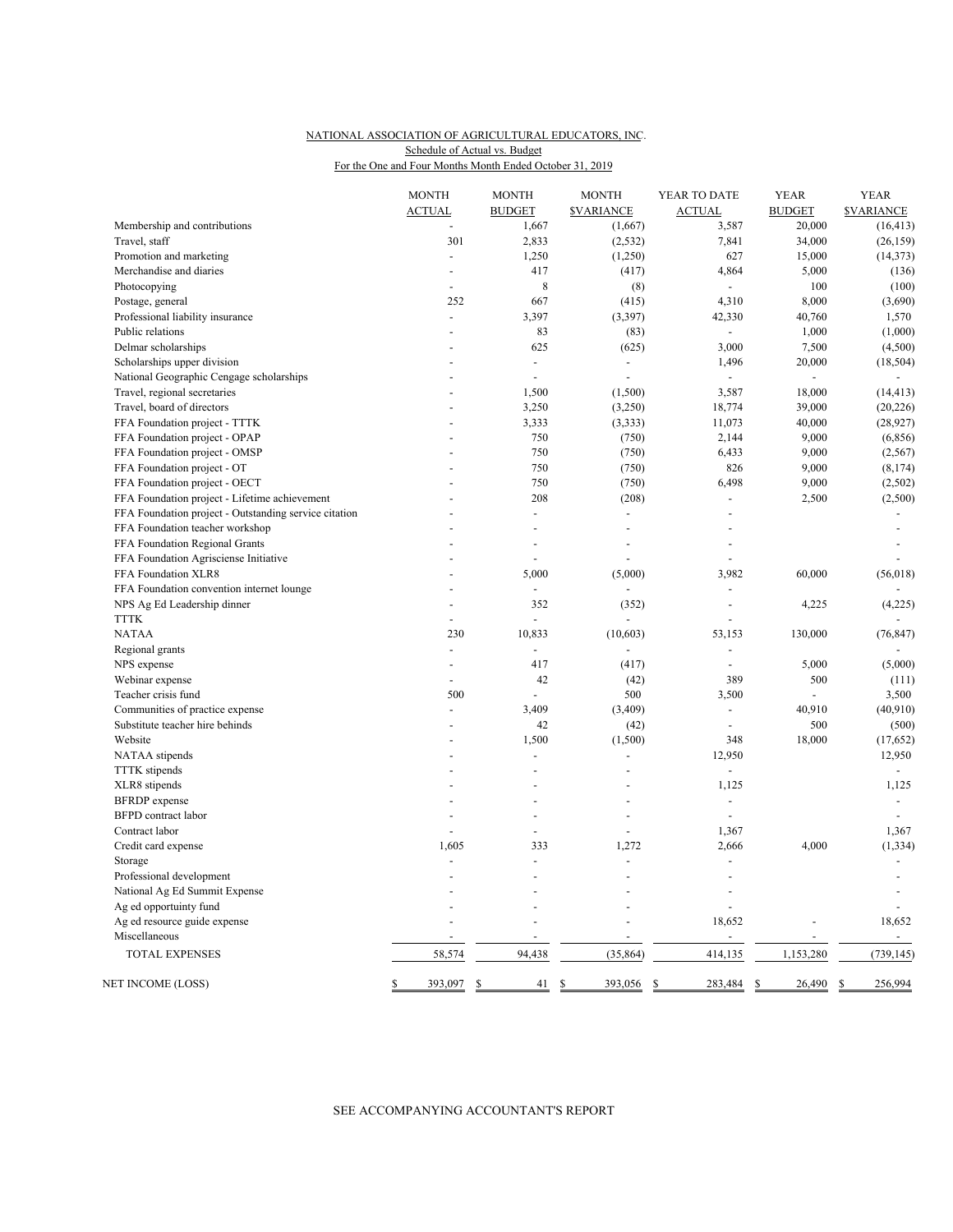#### NATIONAL ASSOCIATION OF AGRICULTURAL EDUCATORS, INC. Schedule of Convention Revenue and Expenses For the One and Four Months Month Ended October 31, 2019

|                                           |    | <b>MONTH</b>  |   | <b>MONTH</b>  |   | <b>MONTH</b>            |               | YEAR TO DATE |               | <b>YEAR</b> |                  | <b>YEAR</b> |  |
|-------------------------------------------|----|---------------|---|---------------|---|-------------------------|---------------|--------------|---------------|-------------|------------------|-------------|--|
|                                           |    | <b>ACTUAL</b> |   | <b>BUDGET</b> |   | <b><i>SVARIANCE</i></b> | <b>ACTUAL</b> |              | <b>BUDGET</b> |             | <b>SVARIANCE</b> |             |  |
| <b>REVENUE</b>                            |    |               |   |               |   |                         |               |              |               |             |                  |             |  |
| Convention, registration                  | \$ |               | S | 12,083        | S | $(12,083)$ \$           |               | 335          | <b>S</b>      | 145,000     | - S              | (144, 665)  |  |
| Convention, trade show                    |    | 300           |   |               |   | 300                     |               | 300          |               |             |                  | 300         |  |
| Convention, sponsorships - FFA Foundation |    |               |   | 5,833         |   | (5,833)                 |               | 42,640       |               | 70,000      |                  | (27,360)    |  |
| Convention, partners reception            |    |               |   | 250           |   |                         |               |              |               | 3,000       |                  |             |  |
| Convention, host state social             |    |               |   |               |   |                         |               |              |               |             |                  |             |  |
| Convention, sponsorships                  |    | 15,750        |   | 2,083         |   | 13,667                  |               | 18,143       |               | 25,000      |                  | (6, 857)    |  |
| <b>TOTAL REVENUE</b>                      |    | 16,050        |   | 20,249        |   | (3,949)                 |               | 61,418       |               | 243,000     |                  | (178, 582)  |  |
| <b>EXPENSES</b>                           |    |               |   |               |   |                         |               |              |               |             |                  |             |  |
| Convention, plaques and trophies          |    |               |   | 167           |   | (167)                   |               | 115          |               | 2,000       |                  | (1,885)     |  |
| Convention, printing                      |    |               |   |               |   |                         |               |              |               |             |                  |             |  |
| Convention, awards                        |    |               |   | 750           |   | (750)                   |               |              |               | 9,000       |                  | (9,000)     |  |
| Convention, miscellaneous                 |    |               |   |               |   |                         |               |              |               |             |                  |             |  |
| Convention, meal functions                |    |               |   | 125           |   | (125)                   |               |              |               | 1,500       |                  | (1,500)     |  |
| Convention, promotion and marketing       |    |               |   | 417           |   | (417)                   |               |              |               | 5,000       |                  | (5,000)     |  |
| Convention, postage and shipping          |    |               |   | 333           |   | (333)                   |               |              |               | 4,000       |                  | (4,000)     |  |
| Convention, equipment rental              |    |               |   | 2,000         |   | (2,000)                 |               |              |               | 24,000      |                  | (24,000)    |  |
| Convention, host state social             |    |               |   |               |   |                         |               |              |               |             |                  |             |  |
| Convention, committee expense             |    |               |   | 379           |   | (379)                   |               |              |               | 4,550       |                  | (4,550)     |  |
| Convention, sponsorships - FFA Foundation |    |               |   | 5,000         |   | (5,000)                 |               |              |               | 60,000      |                  | (60,000)    |  |
| Convention, travel/board of directors     |    |               |   | 1,917         |   | (1, 917)                |               | 4,980        |               | 23,000      |                  | (18,020)    |  |
| Convention, staff travel                  |    | (335)         |   | 1.000         |   | (1, 335)                |               | 2,374        |               | 12,000      |                  | (9,626)     |  |
| <b>TOTAL EXPENSES</b>                     |    | (335)         |   | 12,088        |   | (12, 423)               |               | 7,469        |               | 145,050     |                  | (137, 581)  |  |
| <b>NET INCOME (LOSS)</b>                  | S  | 16,385        | S | 8.161         | S | 8,474                   |               | 53.949       | S             | 97,950      |                  | (41,001)    |  |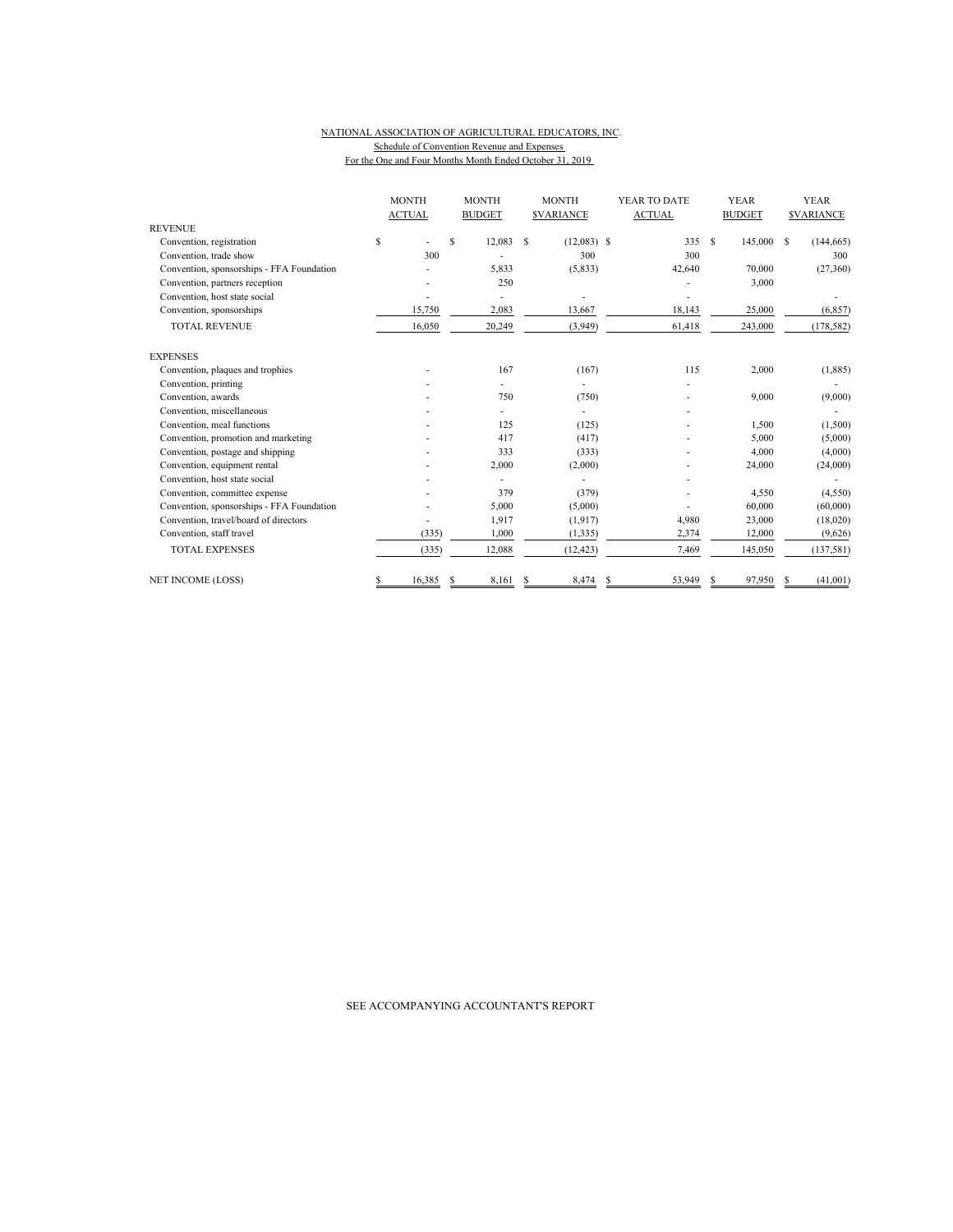## NATIONAL ASSOCIATION OF AGRICULTURAL EDUCATORS, INC. Schedule of CASE Initiative Revenue and Expenses

For the One and Four Months Month Ended October 31, 2019

|                             | <b>MONTH</b><br><b>ACTUAL</b> | <b>MONTH</b><br><b>BUDGET</b> | <b>MONTH</b><br><b><i>SVARIANCE</i></b> | YEAR TO DATE<br><b>ACTUAL</b> | <b>YEAR</b><br><b>BUDGET</b> | <b>YEAR</b><br><b><i>SVARIANCE</i></b> |
|-----------------------------|-------------------------------|-------------------------------|-----------------------------------------|-------------------------------|------------------------------|----------------------------------------|
| <b>REVENUE</b>              |                               |                               |                                         |                               |                              |                                        |
| CI fee revenue              | \$<br>2,100                   | 30,000                        | S<br>$(27,900)$ \$                      | 240,610 \$                    | 360,000                      | -S<br>(119,390)                        |
| Brief CASE CI fee revenue   | 242                           | 833                           | (591)                                   | 14,857                        | 10,000                       | 4,857                                  |
| Brief CASE service fee      |                               | 625                           | (625)                                   | 7,500                         | 7,500                        | $\sim$                                 |
| LT service fee              | ÷,                            | 21,000                        | (21,000)                                | 105,000                       | 252,000                      | (147,000)                              |
| <b>USDA NIFA PD-STEP 18</b> |                               | 5,167                         | (5,167)                                 | ٠                             | 62,000                       | (62,000)                               |
| Vernier revenue             | 53,985                        | 53,333                        | 652                                     | 456,141                       | 640,000                      | (183, 859)                             |
| NewByte revenue             | 239                           | 375                           | (136)                                   | 1,513                         | 4,500                        | (2,987)                                |
| Vendor - Bio-Rad            | ÷,                            | 417                           | (417)                                   | 3,872                         | 5,000                        | (1,128)                                |
| APT revenue                 |                               | ÷,                            | $\overline{\phantom{a}}$                | 3,382                         |                              | 3,382                                  |
| <b>MSA Revenue</b>          |                               | ÷.                            | $\overline{a}$                          | 2,500                         |                              | 2,500                                  |
| ABF                         |                               | ÷.                            |                                         | L.                            |                              | ÷                                      |
| <b>ARD CI Revenue</b>       |                               | ÷.                            |                                         | 500                           |                              | 500                                    |
| Capstone Revenue            |                               | ÷,                            |                                         | L,                            |                              | ÷.                                     |
| Cengage revenue             |                               | 2,083                         | (2,083)                                 | 46,806                        | 25,000                       | 21,806                                 |
| Ward's kits                 |                               | $\overline{\phantom{a}}$      |                                         | 3,769                         |                              | 3,769                                  |
| Ward's revenue              | ÷                             | 1,167                         | (1, 167)                                | ٠                             | 14,000                       | (14,000)                               |
| FSS revenue                 | ٠                             | $\overline{\phantom{a}}$      |                                         | ÷,                            |                              | $\overline{\phantom{a}}$               |
| New projects                |                               | 8,590                         | (8,590)                                 | ä,                            | 103,082                      | (103, 082)                             |
| CI scholarships/grants      | 190,000                       | 37,875                        | 152,125                                 | 190,000                       | 454,500                      | (264, 500)                             |
| MidSch                      |                               | ä,                            | ÷,                                      | L                             |                              |                                        |
| Sustain revenue             |                               | ÷,                            |                                         |                               |                              |                                        |
| G.W. Pubs revenue           | ä,                            | Ĭ.                            |                                         | L.                            |                              |                                        |
| Online                      | 3,656                         | ÷                             | 3,656                                   | 10,661                        |                              | 10,661                                 |
| Merchandise                 | ä,                            | 3,000                         | (3,000)                                 | 153                           | 36,000                       | (35, 847)                              |
| Course downloads            |                               | ÷,                            |                                         | 575                           | ÷,                           | 575                                    |
| <b>TOTAL REVENUE</b>        | 250,222                       | 164,465                       | 85,757                                  | 1,087,839                     | 1,973,582                    | (885, 743)                             |
|                             |                               |                               |                                         |                               |                              |                                        |
| <b>EXPENSES</b>             |                               |                               |                                         |                               |                              |                                        |
| Travel                      | ÷,                            | 3,875                         | (3,875)                                 | 12,232                        | 46,500                       | (34,268)                               |
| Travel - staff              | 7,637                         | 2,542                         | 5,095                                   | 49,372                        | 30,500                       | 18,872                                 |
| Salary                      | 6,164                         | 7,077                         | (913)                                   | 24,655                        | 84,922                       | (60, 267)                              |
| Taxes and benefits          | 306                           | 2,025                         | (1,719)                                 | 1,306                         | 24,295                       | (22,989)                               |
| Contract labor              | 20,938                        | 28,021                        | (7,083)                                 | 83,750                        | 336,250                      | (252, 500)                             |
| Supplies                    | ÷                             | 479                           | (479)                                   | 92                            | 5,750                        | (5,658)                                |
| Promotion                   | 87                            | 808                           | (721)                                   | 1,261                         | 9,700                        | (8, 439)                               |
| Printing                    | 135                           | 458                           | (323)                                   | 175                           | 5,500                        | (5, 325)                               |
| Postage                     | ÷                             | 121                           | (121)                                   | 97                            | 1,450                        | (1, 353)                               |
| Technology                  | 1,125                         | 458                           | 667                                     | 2,151                         | 5,500                        | (3, 349)                               |
| Management fee              | ÷                             | 2,000                         | (2,000)                                 | L.                            | 24,000                       | (24,000)                               |
| Vernier                     | 47,464                        | 46,400                        | 1,064                                   | 389,294                       | 556,800                      | (167, 506)                             |
| NewByte                     | ÷,                            | 214                           | (214)                                   | 1,148                         | 2,565                        | (1, 417)                               |
| Bio-Rad                     | ÷,                            | ÷,                            | $\blacksquare$                          | $\frac{1}{2}$                 |                              |                                        |
| Legal and profesional       | ÷                             | 183                           | (183)                                   | L.                            | 2,200                        | (2,200)                                |
| Lead teacher orientation    |                               | 5,513                         | (5,513)                                 | 3,850                         | 66,150                       | (62, 300)                              |
| Lead teacher stipends       |                               | 17,500                        | (17,500)                                | 89,775                        | 210,000                      | (120, 225)                             |
| Field test                  |                               | ÷                             |                                         | ÷,                            |                              |                                        |
| Institute expense           |                               | ÷,                            |                                         | 800                           |                              | 800                                    |
| <b>USDA NIFA PD-STEP 18</b> |                               | 5,167                         | (5,167)                                 | L,                            | 62,000                       | (62,000)                               |
| NRES                        |                               |                               |                                         |                               |                              |                                        |
| FSS                         |                               |                               |                                         | $\overline{a}$                |                              | $\overline{\phantom{a}}$               |
| APT                         |                               |                               |                                         | 2,921                         |                              | 2,921                                  |
| <b>ARD</b>                  |                               |                               |                                         | ÷                             |                              | ÷,                                     |
| ESI                         |                               |                               |                                         |                               |                              |                                        |
| <b>MSA</b>                  |                               |                               |                                         | 2,427                         |                              | 2,427                                  |
| ABF                         |                               |                               |                                         | ÷,                            |                              | $\overline{\phantom{a}}$               |
| <b>ARDCI</b>                |                               |                               |                                         | 110                           |                              | 110                                    |
| G.W. Publisher              |                               |                               |                                         | L.                            |                              | ÷.                                     |
|                             |                               |                               |                                         |                               |                              | ä,                                     |
| Sustain expense             |                               |                               |                                         |                               |                              |                                        |
| Online expense              |                               | 1,667                         | (1,667)                                 |                               | 20,000                       | (20,000)                               |
| Cengage                     | (487)                         | 1,792                         | (2,279)                                 | 42,680                        | 21,500                       | 21,180                                 |
| BriefCASE LT stipends       |                               | 292                           | (292)                                   | 2,800                         | 3,500                        | (700)                                  |
| CI scholarship              |                               | 37,875                        | (37, 875)                               | 168,000                       | 454,500                      | (286, 500)                             |
| CI Mentor contract labor    |                               | ä,                            |                                         | ä,                            |                              |                                        |
| CI mentor                   |                               | ٠                             | $\overline{\phantom{a}}$                | ä,                            |                              |                                        |
| Depreciation                | 10                            | ÷,                            | 10                                      | 38                            | $\overline{\phantom{a}}$     | 38                                     |
| <b>TOTAL EXPENSES</b>       | 83,379                        | 164,467                       | (81,088)                                | 878,934                       | 1,973,582                    | (1,094,648)                            |
| NET INCOME (LOSS)           | \$<br>166,843                 | \$                            | $(2)$ \$<br>166,845                     | 208,905<br>\$                 | S                            | \$<br>208,905                          |
|                             |                               |                               |                                         |                               |                              |                                        |